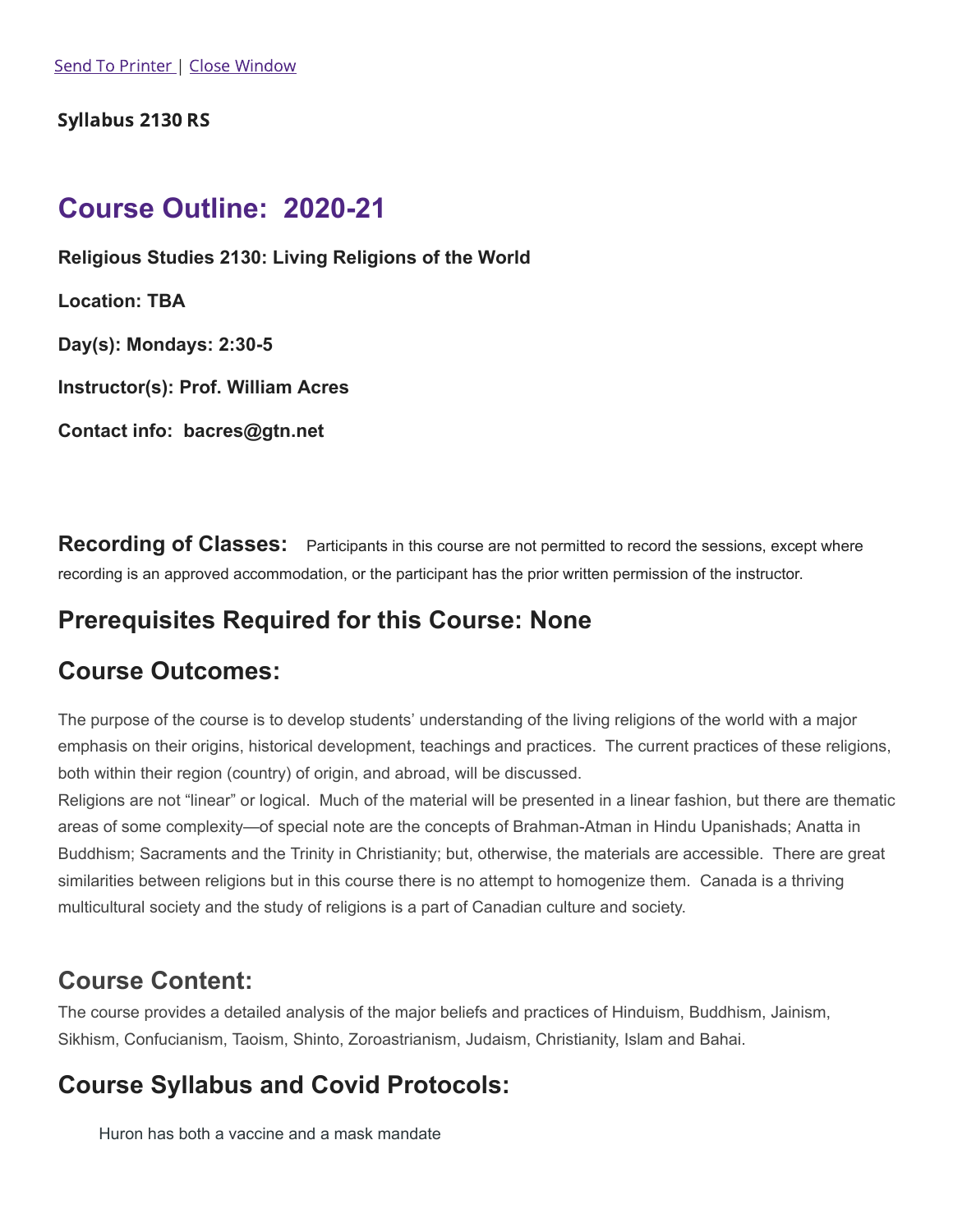• Students must complete the symptom checklist every day. Students who are found to be on campus who have not completed the symptom checklist or have failed the daily symptom check will be referred for investigation under the Student Code of Conduct.

• Students are expected to carry their student cards to campus each day.

• Students not wearing masks will be asked to leave the classroom.

• Eating and drinking is prohibited in the classroom to facilitate proper mask wearing. Individuals found to have attended class without appropriate vaccination, or who are found to have engaged in fraud related to the vaccination policy, will face academic sanctions up to and including expulsion.

• Students who are not fully vaccinated by October 12th and who are not granted an exemption under the policy will be issued a trespass order. Enforcement of this trespass order will be carried out by campus police, and will be accompanied by academic sanctions, including expulsion.

• Please be respectful of your classmates and your instructors at all times, as we navigate re-entry.

# **Course Schedule:**

September 2021 13: Intro: Acres. 20: The Indian religions overview and Hindu I 27: Hinduism II (Discussion Questions Due by 11:55PM) 4 October: No class 11: Jain Lecture followed by in-class discussion, 2:30 pm—zoom only 18: Hindu; Buddhism I (Discussion Questions Due by 11:55 PM) 25: Buddhism II 8: Reading week 15 November: First Test: Indian Religions (Discussion Questions on Indian religions, Sikh and Jain) Due by 11:55PM

22: Three Mountains: Religions or Philosophies, Confucius I (lecture on the Chinese religions will be uploaded to Resources)

- 29: Confucius II
- 6: Tao I

January 2022

- 3: No class
- 10: Tao II (Discussion Questions Due by 11:55PM)
- 17: Zoroastrianism

24: Test No. 2: Chinese, Japanese and Zoroastrianism (Discussion Questions Due by 11:55PM):

31: Introduction to Monotheism

7 February: Judaism I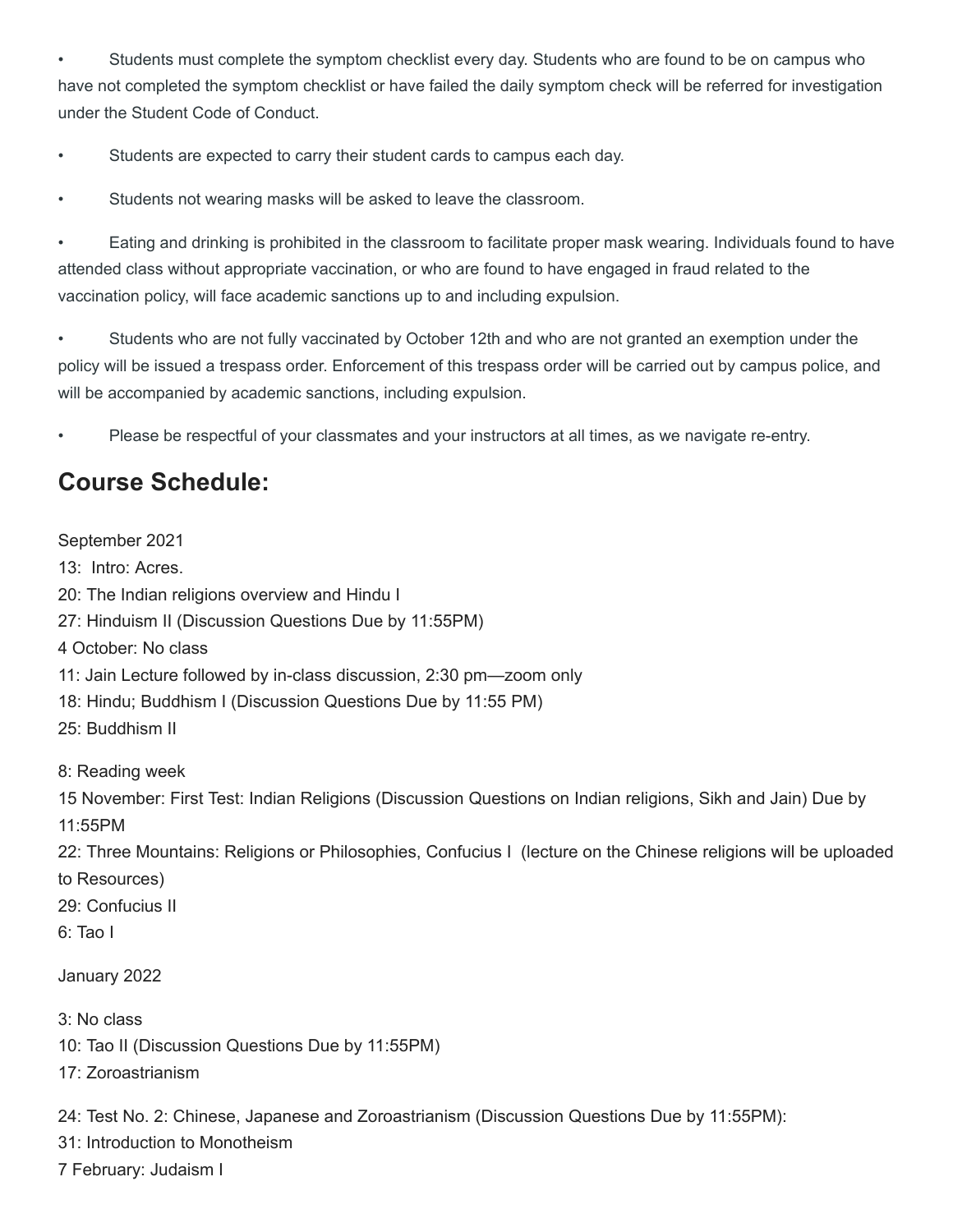14: Judaism II (Discussion Questions Due by 11:55PM)

Week Six

28: Christianity I

7 March: Christianity II (Discussion Questions Due by 11:55PM)

14: Christianity III and Islam I

24: Islam II (Discussion Questions Due by 11:55PM)

31: Baha'i (lecture will be posted on zoom to complement chapter and ppt under Resources)

4 April: Review and discussion of course material (Discussion Questions Due by 11:55PM before the final examination, TBA)

Religious Studies: Lecture materials covered in Zoom discussions weekly: Introduction:

- 1. What is religion?
- 2. Importance of understanding the world religions.
- 3. Characteristics of religion

#### Hinduism:

- 1. Origins: Historical development
- 2. Scriptures: Vedas, Upanishad, Bhagwad Gita
- 3. Major beliefs and practices:
- a) The Absolute (Brahman) and the soul (Atman)
- b) Bondage and paths of liberation
- c) The law of Karma
- d) The four goals of life
- e) The four stages of life
- f) Hindu trinity, daily worship (puja)
- 4. Hinduism at present

### Buddhism:

- 1. Life of Gautma Buddha
- 2. Scriptures of Buddhism
- 3. Four Noble Truths: Middle path, Nirvana
- 4. Rituals, Symbols (three refuges)
- 5. Concept of No-self
- 6. Sects of Buddhism
- 7. Buddhism outside India

#### Jainism:

- 1. Life of Mahavira
- 2. Jain writings
- 3. Basic concepts: living and non-living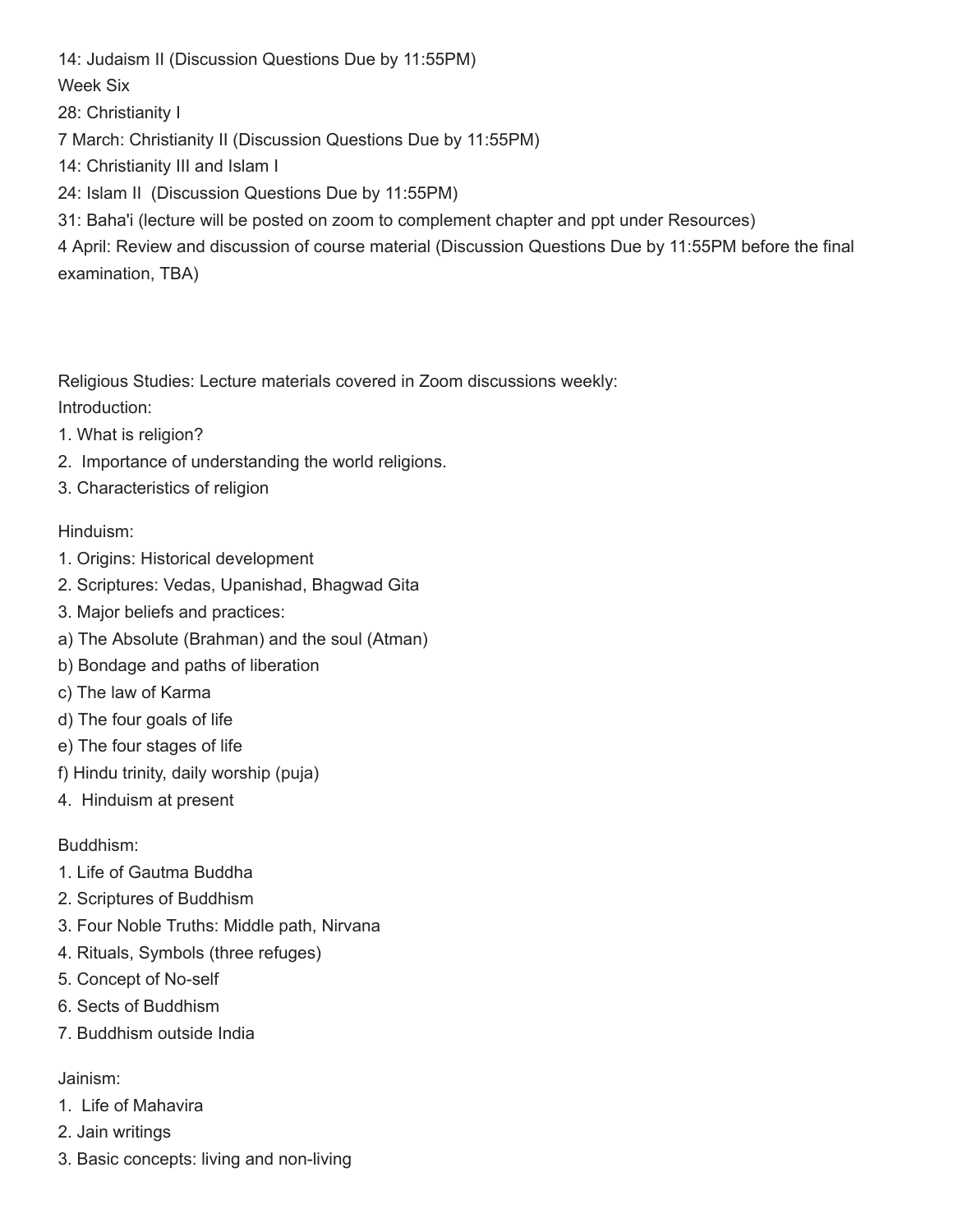- 4. The five great vows, non-violence
- 5. Types of Jain practices

Sikhism:

- 1. The life of the founder, Guru Nanak
- 2. Political history of Sikhism
- 3. Scripture of Sikhism
- 4. Basic teachings
- 5. Sikh symbols (5 k's)
- 6. Variations within Sikhism
- 7. Sikh ceremonies and observances

Introduction to Chinese and Japanese religions

Confucius: Qong Zi's teachings

- 1. Historical background to his writings
- 2. Life of Confucius: teacher
- 3. Literature of Confucianism: Analects
- 4. Teachings of Confucius: a) Ethical principles b) religious teachings
- 5. Confucianism and the modern world.

#### Taoism:

- 1. Origin and life of Lao Tzu
- 2. Scriptures of Taoism
- 3. Taoism as philosophy
- 4. Taoism as religion
- 5. Taoism today

### Shinto:

- 1. Origin and historical development
- 2. Basic teachings: Kami, Nature, Human Beings
- 3. Forms of Shinto: Primitive, State (Tennoism) and Domestic (popular)
- 4. Religious festivals and observances
- 5. Shinto in present time

### Zoroastrianism:

- 1. Life of Zoroaster
- 2. Zoroastrian Scriptures

3. Basic Teachings and Practices: a) Nature of God; b) Zoroastrian Ethics and Humans; c) Worship and Rituals; d) Tower of Silence

### Judaism:

- 1. Historical background
- 2. Scripture: The Hebrew Bible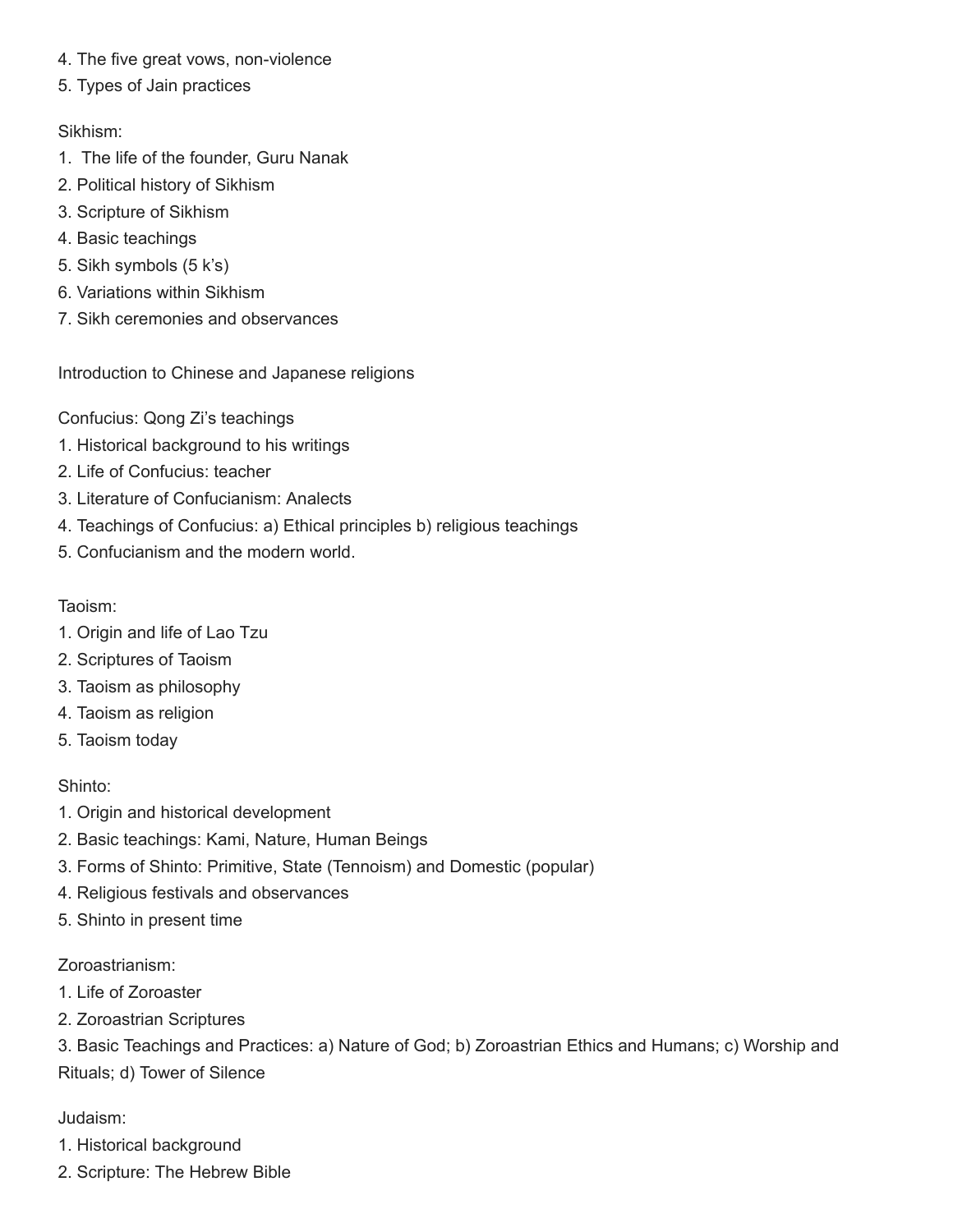- 3. Basic Teachings and beliefs: The Absolute, the World, Humans
- 4. Jewish Observances and Festivals
- 5. Major groups of Judaism

#### Christianity:

- 1. Life of Jesus Christ
- 2. Scripture: The Bible
- 3. Major Teachings of Jesus: a) The Kingdom of God; b) Religious teachings; c) Ethical teachings; d) Trinity
- 4. Worship and Sacraments
- 5. Major groups of Christians

### Islam:

- 1. Life of the Prophet Muhammed
- 2. Scripture: The Quran
- 3. Major beliefs and the five Pillars of Wisdom
- 4. Islamic Observations and Festivals'
- 5. Sects of Islam

### Bahai:

- 1. Origin and development of Bahai
- 2. Life of the Founder: Bahaullah
- 3.Major teachings and practices
- 4. Structure of Bahai faith
- 5. Baha'i and the modern world.

# **Course Materials:**

### Required Text

1. An Invitation to World Religions eds. Jeffrey Brodd (Nystrom et. al.) New York: Oxford University Press. 2020. This text is available for purchase – the rental options available will be displayed at the hyperlink. 2. PDF readings located in resources folder and linked in their respective lesson categories in OWL

The course materials are the textbook, Invitation to World Religions, eds. Jeffrey Brodd et. al.; and all materials are available to students either through the Bookstore at Western, physical copy, or through the link provided below.

### [https://www.vitalsource.com/en-ca/products/invitation-to-world-religions-jeffrey-brodd-layne-little](https://www.vitalsource.com/en-ca/products/invitation-to-world-religions-jeffrey-brodd-layne-little-v9780190086343)v9780190086343

In Resources on OWL you will find for each module: Lecture notes, background notes, interviews with experts, review questions and answers, and other materials as needed are found under Resources. For each module of the course (see Syllabus below) there are questions based on chapter summaries and materials- these will be done under Tests and Quizzes, and are time-sensitive. All due dates for these as well forum discussion postings comprise 30% of the final grade. All tests will be administered through the OWL "Test and Quizzes" function and written at 2:30 pm. EST on the day scheduled. There are two term tests, of 40-45 short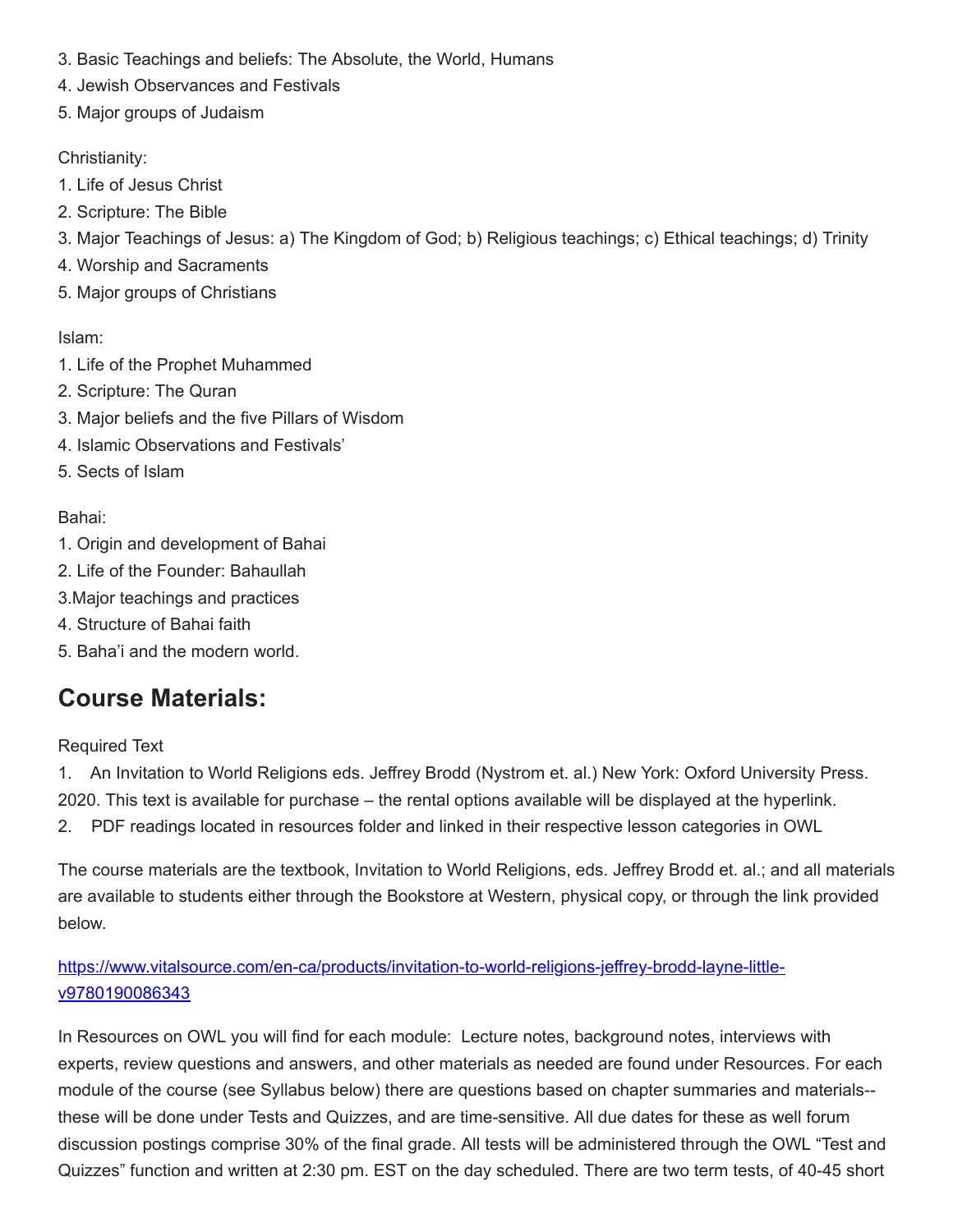questions to be written in 60 minutes. All tests must be written. Failure to take a test can be permitted with accommodation. As they are 40% of the final grade (i.e. 20% each) these are significant assignments. On the other hand, the pace of the course suggests a steady reading of chapters and the relatively close proximity of the tests to the readings will provide a good pace.

Assignments & Method of Evaluation of Assignments:

• Forum postings and **Test and Quiz postings**: (see timetable below) you will post 150-200 words of discussion on the questions provided at the conclusion of each chapter and section in our textbook. These questions are repeated in the Test and Quiz module. These open on the *day they are due*, but you can get started on answering them as you read and attend lectures. The grade overall for postings will be 30%. You will see the Forums under Forums, in our course site, and additionally the due dates for the Tests and Quizzes (under Tests and Quizzes) is given in the Syllabus below. Forums are for general discussion purposes.

### Tests:

• Test Number One: Religions of India and Introduction to "religion", 20%, multiple choice or one word answer (True or False) or "a, b, c, d"

• Test Number Two: Religions/Philosophies of China, Zoroastrianism, Japan Multiple Choice or one-word answer (True or False) or "a, b, c, d".

Both tests will be administered through "Tests and Quizzes" on OWL, each test will contain 50 questions and last one hour. 20%

• Final Examination: Similar Format, Monotheistic Religion, Judaism, Christianity and Islam, Baha'i. There will be a written essay based on material distributed prior to the final examination: 30%, 2 hours, the essay is worth 10% of the final grade in the course. The final exam multiple choice section will be administered on Tests and Quizzes. The essay will be submitted on the same day as the final exam through the tab provided under Assignments.

## **Lessons**

• Using the lessons link, you will a section for each of the religions explored in this class, complete with links to the required discussion questions, and supplementary readings for each week.

# **Chapter Discussion Questions**

Discussion Questions for this class will be found in two places:

1. In the forums section - there will be one to two questions based on the textbook reading that will be responded to in the public forum

2. The remaining questions will be found in the tests and quizzes section

These questions will need to be completed by the due date indicated in the syllabus.

# **Additional Statements:**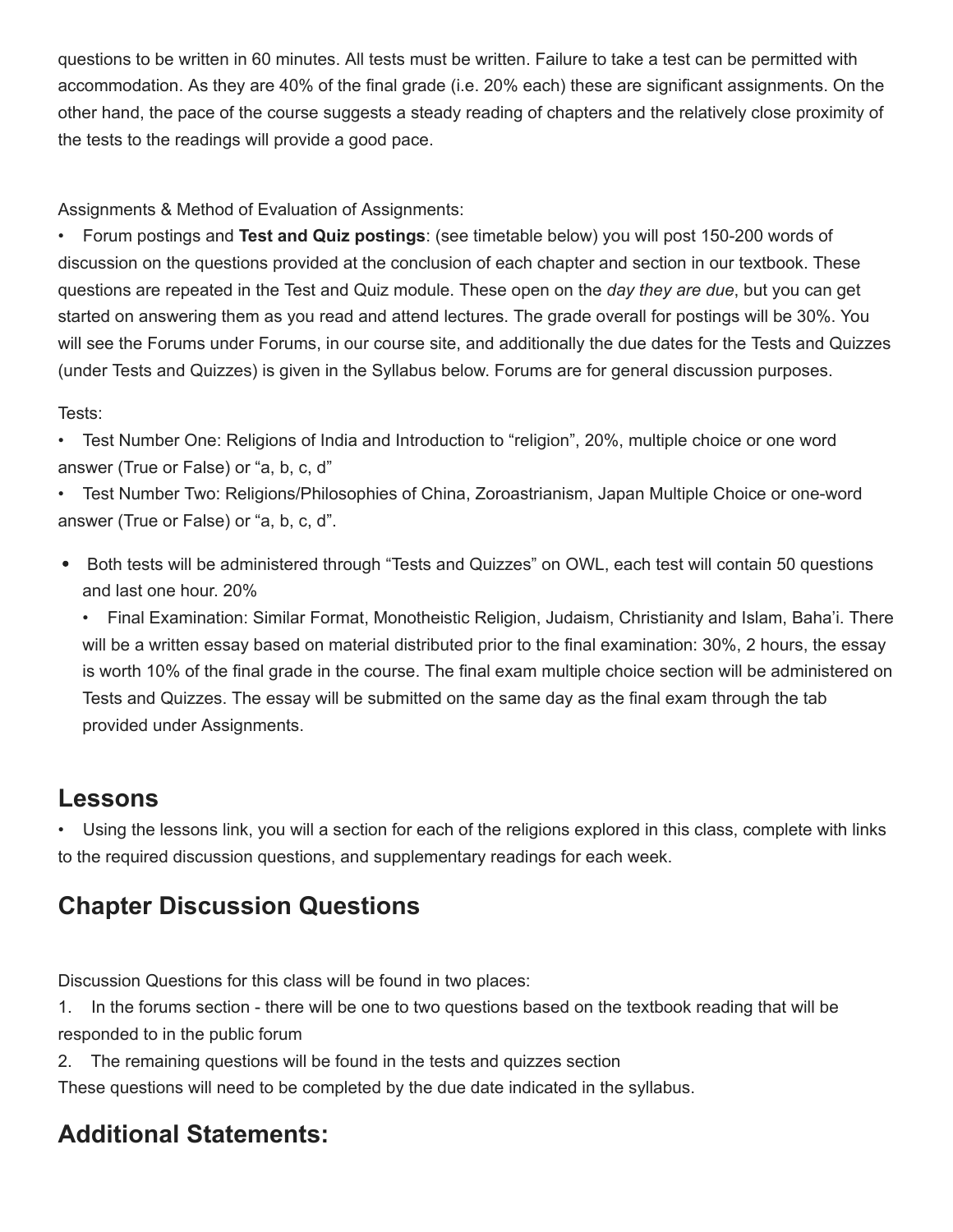1. Statement on Academic Offences: Scholastic offences are taken seriously and students are directed to read the appropriate policy, specifically, the definition of what constitutes a Scholastic Offence, at the following web site: https://westerncalendar.uwo.ca/PolicyPages.cfm?

Command=showCategory&PolicyCategoryID=1&SelectedCalendar=Live&ArchiveID=#Page\_20.

#### 2. Plagiarism-detecting Software/Computer Marking:

A) All required papers may be subject to submission for textual similarity review to the commercial plagiarism detection software under license to the University for the detection of plagiarism. All papers submitted for such checking will be included as source documents in the reference database for the purpose of detecting plagiarism of papers subsequently submitted to the system. Use of the service is subject to the licensing agreement, currently between The University of Western Ontario and Turnitin.com ( http://www.turnitin.com ).

B) Computer-marked multiple-choice tests and/or exams may be subject to submission for similarity review by software that will check for unusual coincidences in answer patterns that may indicate cheating.

#### 4. Support Services:

- Huron's Faculty of Theology, Office of the Dean: http://www.huronuc.on.ca > Theology
- Faculty of Theology office: srice@uwo.ca
- Bachelor's Academic Advising at Huron: https://huronatwestern.ca/student-life/student-services/academicadvising/
- Huron's Writing Skills Centre: https://huronatwestern.ca/library/writing-services/

• Mental Health@Western: http://www.uwo.ca/uwocom/mentalhealth/ Students who are in emotional/mental distress should refer to this website for a complete list of options about how to obtain help.

• Student Accessibility Services: http://academicsupport.uwo.ca/accessible\_education/index.html Western is committed to achieving barrier-free accessibility for all its members, including graduate students. As part of this commitment, Western provides a variety of services devoted to promoting, advocating, and accommodating persons with disabilities in their respective graduate program.

Students with disabilities (for example, chronic illnesses, mental health conditions, mobility impairments) are encouraged to register with Student Accessibility Services, a confidential service designed to support graduate and undergraduate students through their academic program. With the appropriate documentation, the student will work with both SAS and their faculty (normally their Dean and/or Course instructor) to ensure that appropriate academic accommodations to program requirements are arranged.

• Services provided by Western University Student Council: http://westernusc.ca/your-services/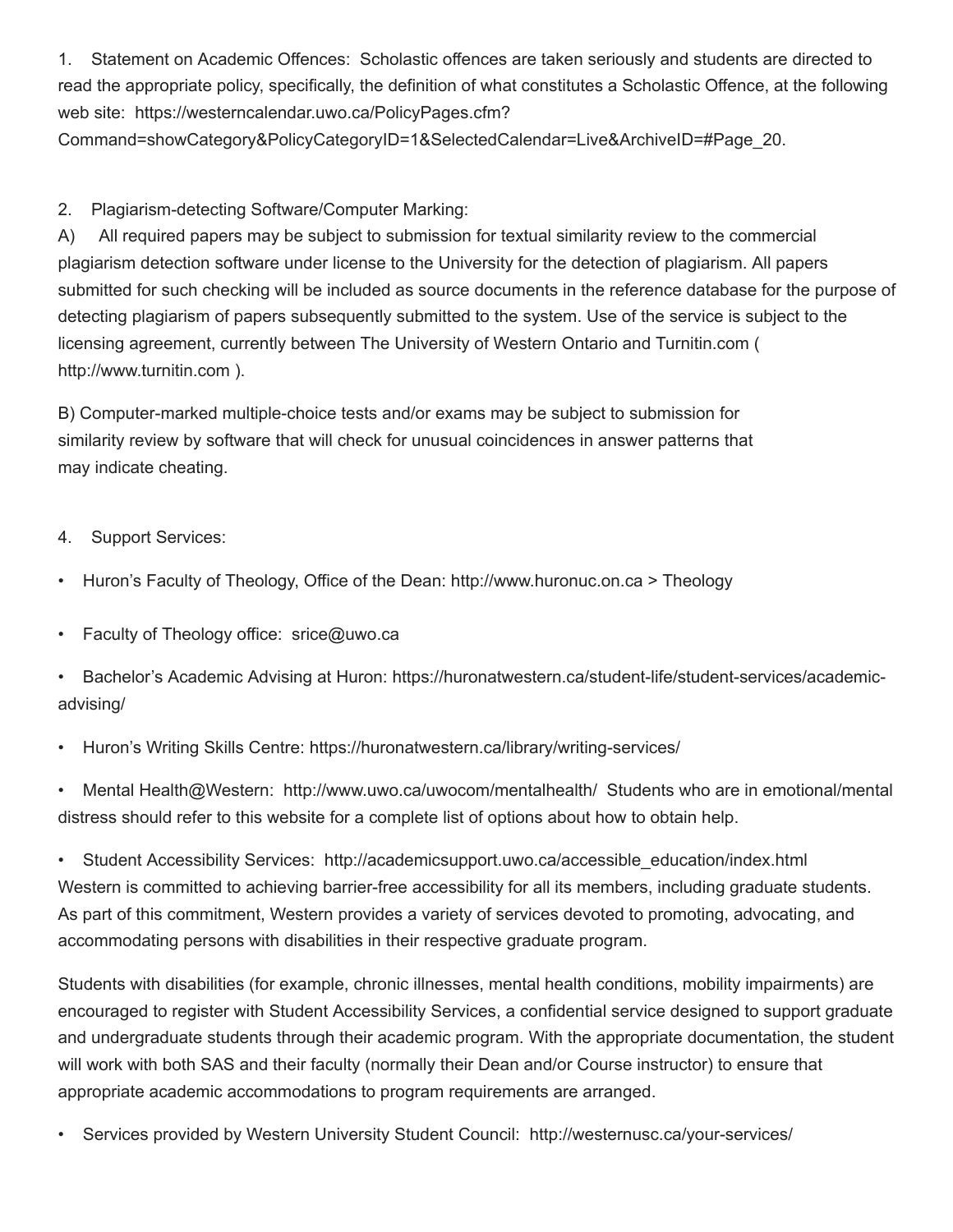5. Academic Accommodation for Absences:

Types of Accommodation and how to use them:

https://registrar.uwo.ca/academics/academic\_considerations/index.html

Student Medical Certificate can be found here, if required: https://www.uwo.ca/univsec/pdf/academic\_policies/appeals/medicalform.pdf

Students who experience an extenuating circumstance (illness, injury, or other extenuating circumstance) sufficiently significant to temporarily render them unable to meet academic requirements may submit a request for academic consideration through the following routes:

i. Submitting a Self-Reported Absence form provided that the conditions for submission are Met (see below);

ii. For medical absences, submitting a Student Medical Certificate (SMC), signed by a licensed medical or mental health practitioner in order to be eligible for Academic Consideration (for instance, when a Self-Report is not possible: any assignment worth more than 30%, final exams, or December mid-terms during exam schedule); or

iii. For non-medical absences, submitting appropriate documentation (e.g., obituary, police report, accident report, court order, etc.) to Academic Counselling in their Faculty of registration in order to be eligible for academic consideration. Students are encouraged to contact their Academic Counselling unit to clarify what documentation is appropriate.

Any documentation required must be submitted by the student directly to your Faculty's Dean's office (or academic counselor), and not to the instructor. For students of the Faculty of Theology, all such documentation must be submitted to theology@huron.uwo.ca. It will be the Dean`s office that will determine if accommodation is warranted.

Further Details about Requests for Academic Consideration Self-Reported Absence Form

Report through student.uwo.ca.

The full Policy on Academic Consideration for student absences is available at: https://www.uwo.ca/univsec/pdf/academic\_policies/appeals/Academic\_Consideration\_for\_absences.pdf .

Students who experience an unexpected illness or injury or an extenuating circumstance (48 hours or less) that is sufficiently severe to temporarily render them unable to meet academic requirements (e.g., attending lectures or labs, writing tests or midterm exams, completing and submitting assignments, participating in presentations) should self-declare using the online Self-

Reported Absence portal. This option should be used in situations where the student expects to resume academic responsibilities within 48 hours or less.

The following conditions are in place for self-reporting of medical or extenuating circumstances: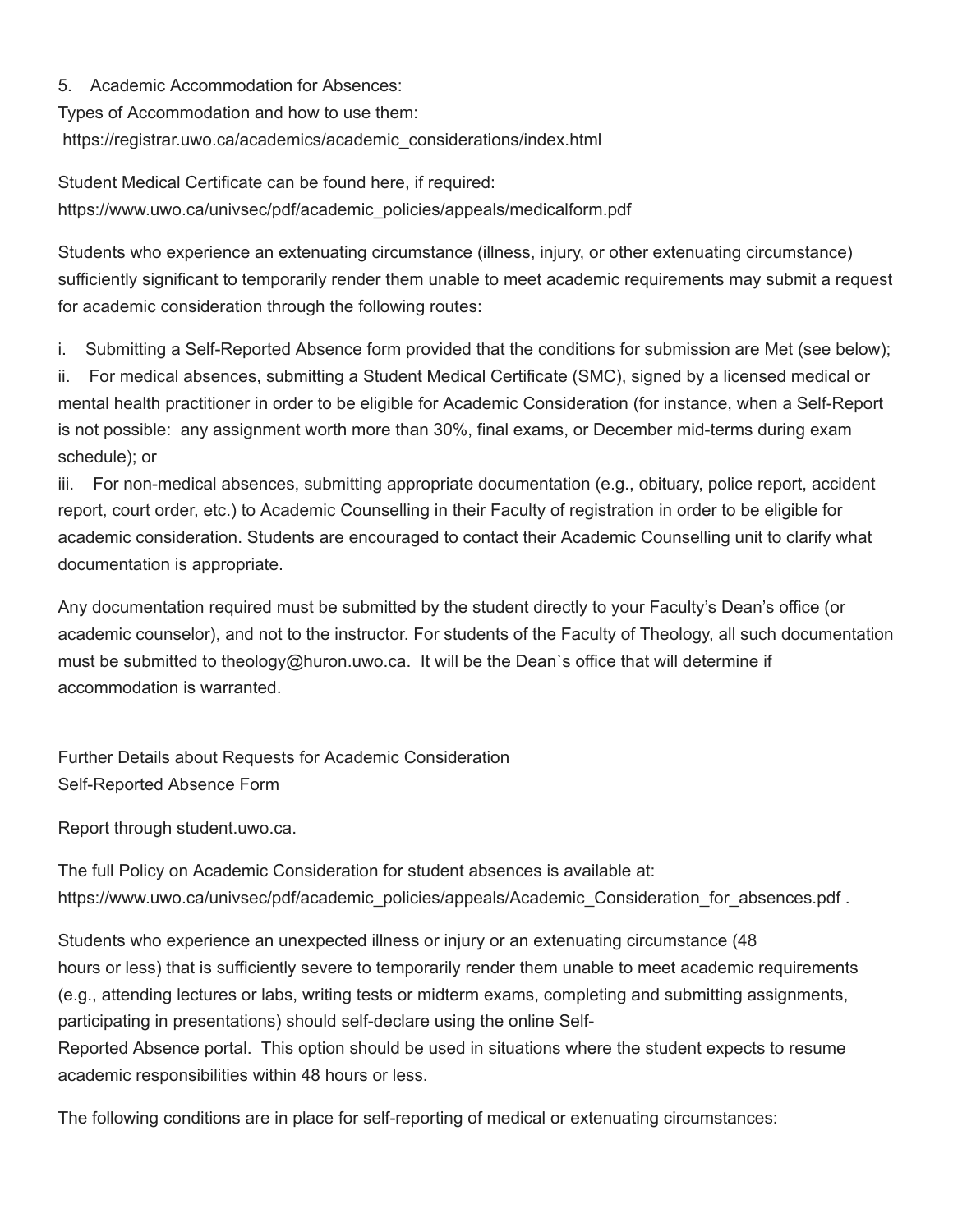a. students will be allowed a maximum of two self-reported absences between September and April and one self-reported absence between May and August

b. any absences in excess of the number designated in clause a above, regardless of duration, will require students to present a Student Medical Certificate (SMC), signed by a licensed medical or mental health practitioner, detailing the duration and severity of illness, or appropriate documentation supporting extenuating circumstances to the Academic Counselling unit in their Faculty of registration no later than two business days after the date specified for resuming responsibilities.

c. The duration of the excused absence will be for a maximum of 48 hours from the time the Self-Reported Absence form is completed through the online portal, or from 8:30 am the following morning if the form is submitted after 4:30 pm;

d. The duration of the excused absence will terminate prior to the end of the 48-hour period should the student undertake significant academic responsibilities (write a test, submit a paper) during that time;

e. The duration of an excused absence will terminate at 8:30 am on the day following the last day of classes each semester regardless of how many days of absence have elapsed;

f. Self-reported absences will not be allowed for scheduled final examinations; for midterm examinations scheduled during the December examination period; or for final lab examinations scheduled during the final week of term;

g. Self-reporting may not be used for assessments (e.g. midterm exams, tests, reports, presentations, or essays) worth more than 30% of any given course.

h. students must be in touch with their instructors no later than 24 hours after the end of the period covered by the Self-Reported Absence form, to clarify how they will be expected to fulfil the academic expectations they may have missed during the absence

## **Additional Statements:**

### 1. **Statement on Use of Electronic Devices during Tests and Exams**

It is not appropriate to use technology (such as, but not limited, to laptops, PDAs, cell phones) in the classroom for non-classroom activities. Such activity is disruptive and is distracting to other students and to the instructor, and can inhibit learning. Students are expected to respect the classroom environment and to refrain from inappropriate use of technology and other electronic devices in class.

2. **Statement on Academic Offences:** Scholastic offences are taken seriously and students are directed to read the appropriate policy, specifically, the definition of what constitutes a Scholastic Offence, at the following web site: https://www.uwo.ca/univsec/pdf/academic\_policies/appeals/scholastic\_discipline\_undergrad.pdf

### 3. **Plagiarism-detecting Software/Computer Marking:**

A. All required papers may be subject to submission for textual similarity review to the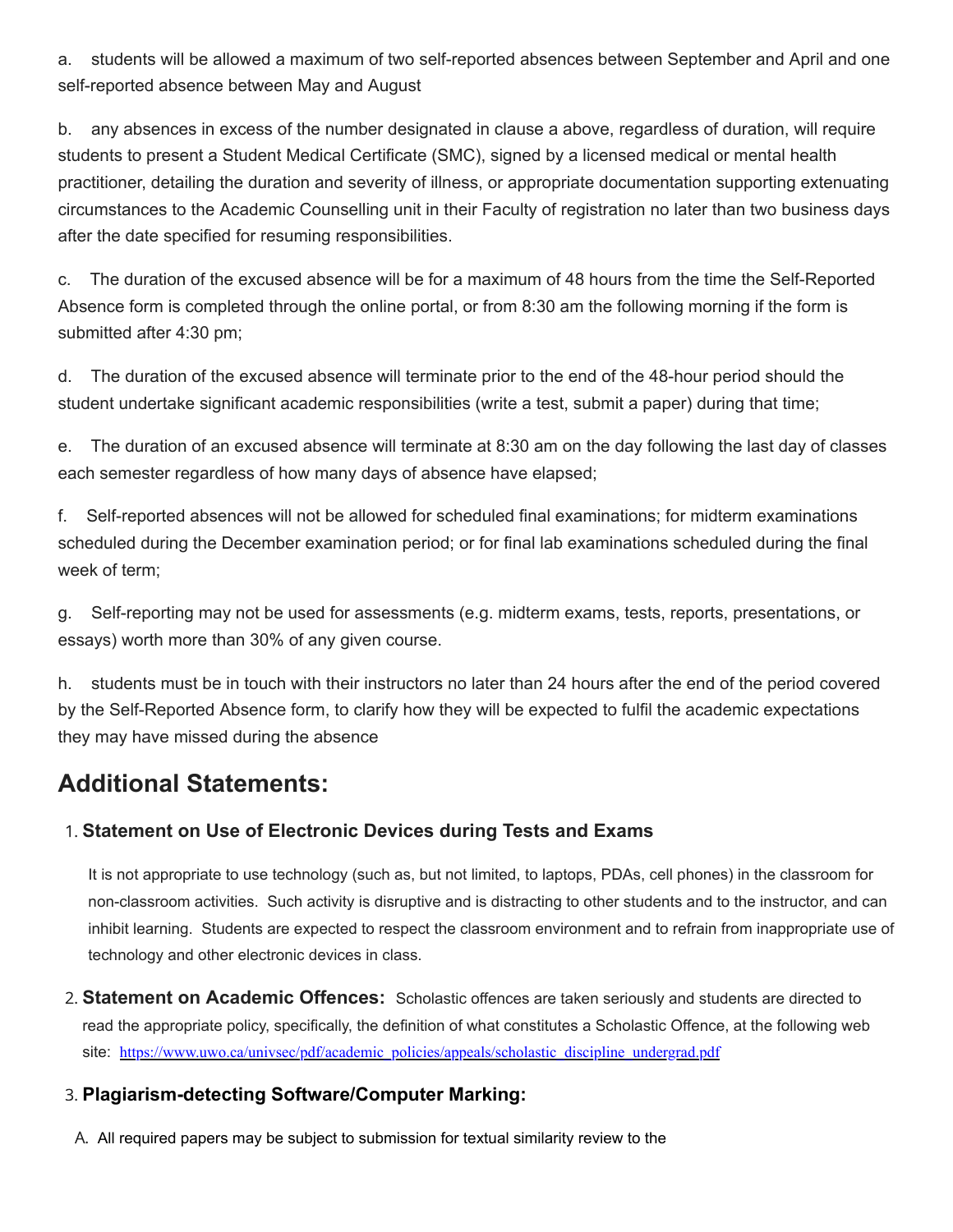commercial plagiarism detection software under license to the University for the detection of plagiarism. All papers submitted for such checking will be included as source documents in the reference database for the purpose of detecting plagiarism of papers subsequently submitted to the system. Use of the service is subject to the licensing agreement, currently between The University of Western Ontario and Turnitin.com ( http://www.turnitin.com ).

B)

Computer-marked multiple-choice tests and/or exams may be subject to submission for similarity review by software that will check for unusual coincidences in answer patterns that may indicate cheating.

#### 4. **Support Services:**

- Huron's Faculty of Theology, Office of the Dean: [http://www.huronuc.on.ca](http://www.huronuc.on.ca/) > Theology
- Faculty of Theology office: srice@uwo.ca
- Bachelor's Academic Advising at Huron: <https://huronatwestern.ca/student-life/student-services/academic-advising/>
- Huron's Writing Skills Centre: <https://huronatwestern.ca/library/writing-services/>
- Mental Health@Western: <http://www.uwo.ca/uwocom/mentalhealth/> Students who are in emotional/mental distress should refer to this website for a complete list of options about how to obtain help.
- Academic Support & Engagement, UWO. Accessible Education. [academicsupport.uwo.ca](https://owl.uwo.ca/portal/tool/Downloads/academicsupport.uwo.ca)

Western is committed to achieving barrier-free accessibility for all its members, including graduate students. As part of this commitment, Western provides a variety of services devoted to promoting, advocating, and accommodating persons with disabilities in their respective graduate program.

Students with disabilities (for example, chronic illnesses, mental health conditions, mobility impairments) are encouraged to register with Accessible Education, a confidential service designed to support graduate and undergraduate students through their academic program. With the appropriate documentation, the student will work with both SAS and their faculty (normally their Dean and/or Course instructor) to ensure that appropriate academic accommodations to program requirements are arranged.

Services provided by Western University Student Council: http://westernusc.ca/your-services/

#### 5. **Academic Accommodation for Absences:**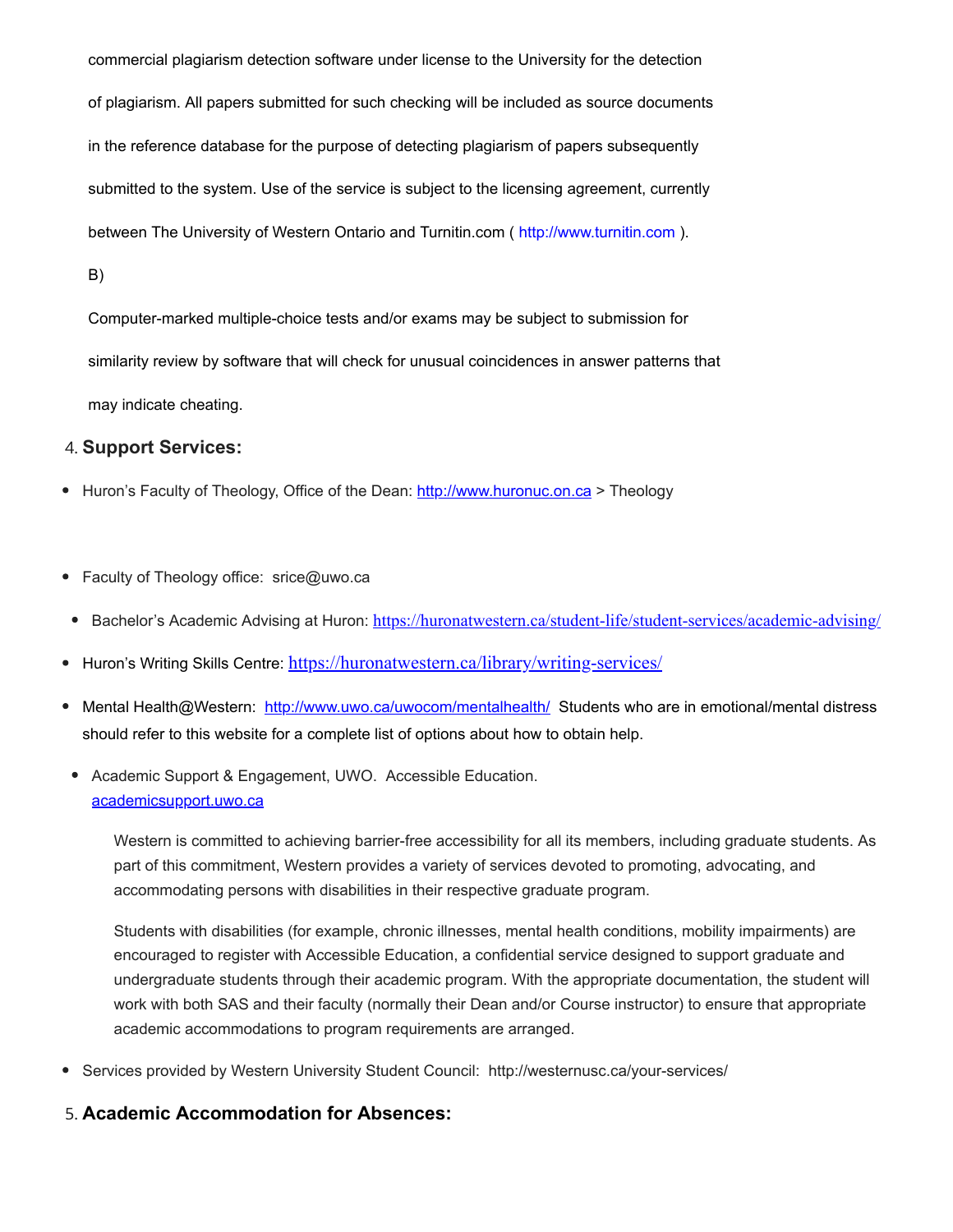*Types of Accommodation and how to use them:*

[https://registrar.uwo.ca/academics/academic\\_considerations/index.html](https://registrar.uwo.ca/academics/academic_considerations/index.html)

*Student Medical Certificate can be found here, if required: [https://www.uwo.ca/univsec/pdf/academic\\_policies/appeals/medicalform.pdf](https://www.uwo.ca/univsec/pdf/academic_policies/appeals/medicalform.pdf)*

Students who experience an extenuating circumstance (illness, injury, or other extenuating circumstance) sufficiently significant to temporarily render them unable to meet academic requirements may submit a request for academic consideration through the following routes:

- i. **Submitting a Self-Reported Absence form** provided that the conditions for submission are Met (see below);
- ii. **For medical absences, submitting a Student Medical Certificate (SMC)**, signed by a licensed medical or mental health practitioner in order to be eligible for Academic Consideration (for instance, when a Self-Report is not possible: any assignment worth more than 30%, final exams, or December mid-terms during exam schedule); or
- iii. **For non-medical absences**, submitting appropriate documentation (e.g., obituary, police report, accident report, court order, etc.) to Academic Counselling in their Faculty of registration in order to be eligible for academic consideration. Students are encouraged to contact their Academic Counselling unit to clarify what documentation is appropriate.

Any documentation required must be submitted by the student directly to your Faculty's Dean's office (or academic counselor), and not to the instructor. For students of the Faculty of Theology, all such documentation must be submitted to theology@huron.uwo.ca. It will be the Dean`s office that will determine if accommodation is warranted.

### **Further Details about Requests for Academic Consideration Self-Reported Absence Form**

#### **Report through student.uwo.ca.**

The full Policy on Academic Consideration for student absences is available at:

#### [https://www.uwo.ca/univsec/pdf/academic\\_policies/appeals/Academic\\_Consideration\\_for\\_absences.pdf](https://www.uwo.ca/univsec/pdf/academic_policies/appeals/Academic_Consideration_for_absences.pdf) .

Students who experience an unexpected illness or injury or an extenuating circumstance (48

hours or less) that is sufficiently severe to temporarily render them unable to meet academic requirements (e.g., attending lectures or labs, writing tests or midterm exams, completing and submitting assignments, participating in presentations) should self-declare using the online Self-

Reported Absence portal. This option should be used in situations where the student expects to resume academic responsibilities within 48 hours or less.

The following conditions are in place for self-reporting of medical or extenuating circumstances:

- a. students will be allowed a maximum of two self-reported absences between September and April and one selfreported absence between May and August
- b. any absences in excess of the number designated in clause a above, regardless of duration, will require students to present a Student Medical Certificate (SMC), signed by a licensed medical or mental health practitioner, detailing the